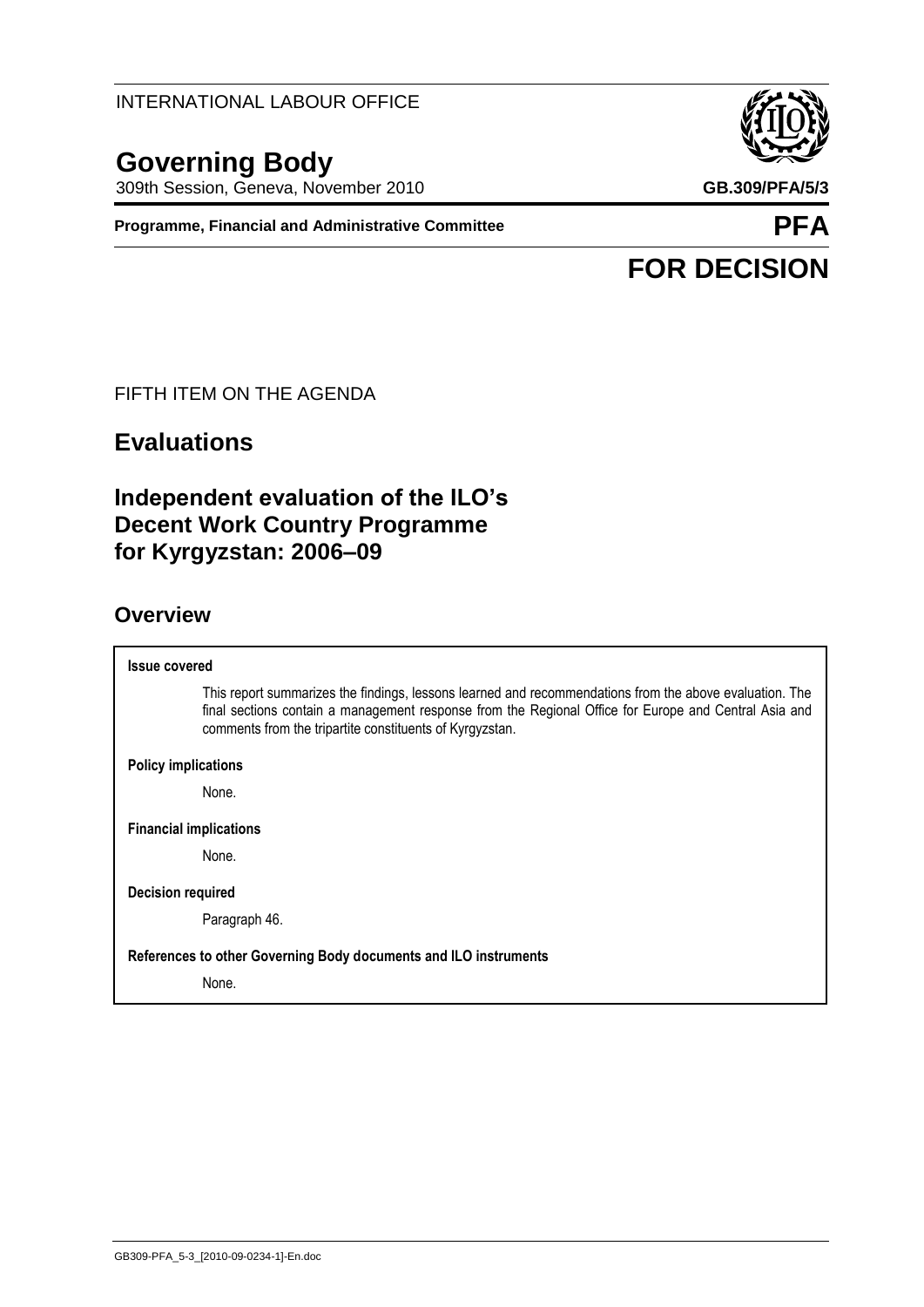# **Introduction**

- **1.** This report presents analyses, findings and recommendations of the independent evaluation of the ILO's Decent Work Country Programme in Kyrgyzstan, conducted in late 2009.<sup>1</sup> The evaluation reviews the ILO"s performance throughout the period 2006–09, during which 40 ILO projects were implemented. The percentage of the total ILO technical cooperation project budget allocated to the country could not, however, be verified.
- **2.** The evaluation focuses on the ILO's strategic positioning in the country; its approach to setting an ILO agenda; and the composition, implementation and evolution of ILO national strategies as they relate to the Decent Work Agenda.
- **3.** The evaluation team used primarily qualitative methods to collect data on the results. During data collection, the evaluation team reviewed 33 documents, interviewed 56 stakeholders, and conducted direct observation of several ILO projects.

# **Decent Work Country Programming in Kyrgyzstan**

- **4.** The Decent Work Country Programme document for Kyrgyzstan was developed in May 2006 between the ILO and the tripartite constituents. The document was subsequently refined through an exchange of drafts between the ILO Subregional Office for Eastern Europe and Central Asia in Moscow<sup>2</sup> (Moscow Office) and the tripartite constituents.
- **5.** Kyrgyzstan's current Decent Work Country Programme is composed of three main priorities, which together encompass seven mid-term outcomes, nine short-term outcomes, and 27 outcome indicators. The three priorities are:
	- **Priority A: Employment creation, skills and employability for women and men**  covers issues such as creating more job opportunities for both young women and men, including improving their work abilities in order to increase their employability.
	- **Priority B: Improving the national occupational safety and health system** focuses on upgrading policies, programmes and practices pertaining to the Kyrgyz national occupational safety and health system.
	- **Priority C: Reducing the decent work deficit in the informal economy** focuses on extending decent work reality and standards to other sectors of work, in particular the informal economy.
- **6.** The Decent Work Country Programme encompasses an additional priority area within which one mid-term outcome is targeted: *Policy of the partners* is aimed at developing institutional mechanisms of the social partnership system through enhanced activity of the tripartite commissions and promotion of collective bargaining at all levels.

 $1$  A full version can be found on the Evaluation Unit's website: www.ilo.org/eval/lang-en/index.htm.

<sup>2</sup> The Subregional Office is now called Decent Work Technical Support Team and Country Office (DWT/CO) for Eastern Europe and Central Asia.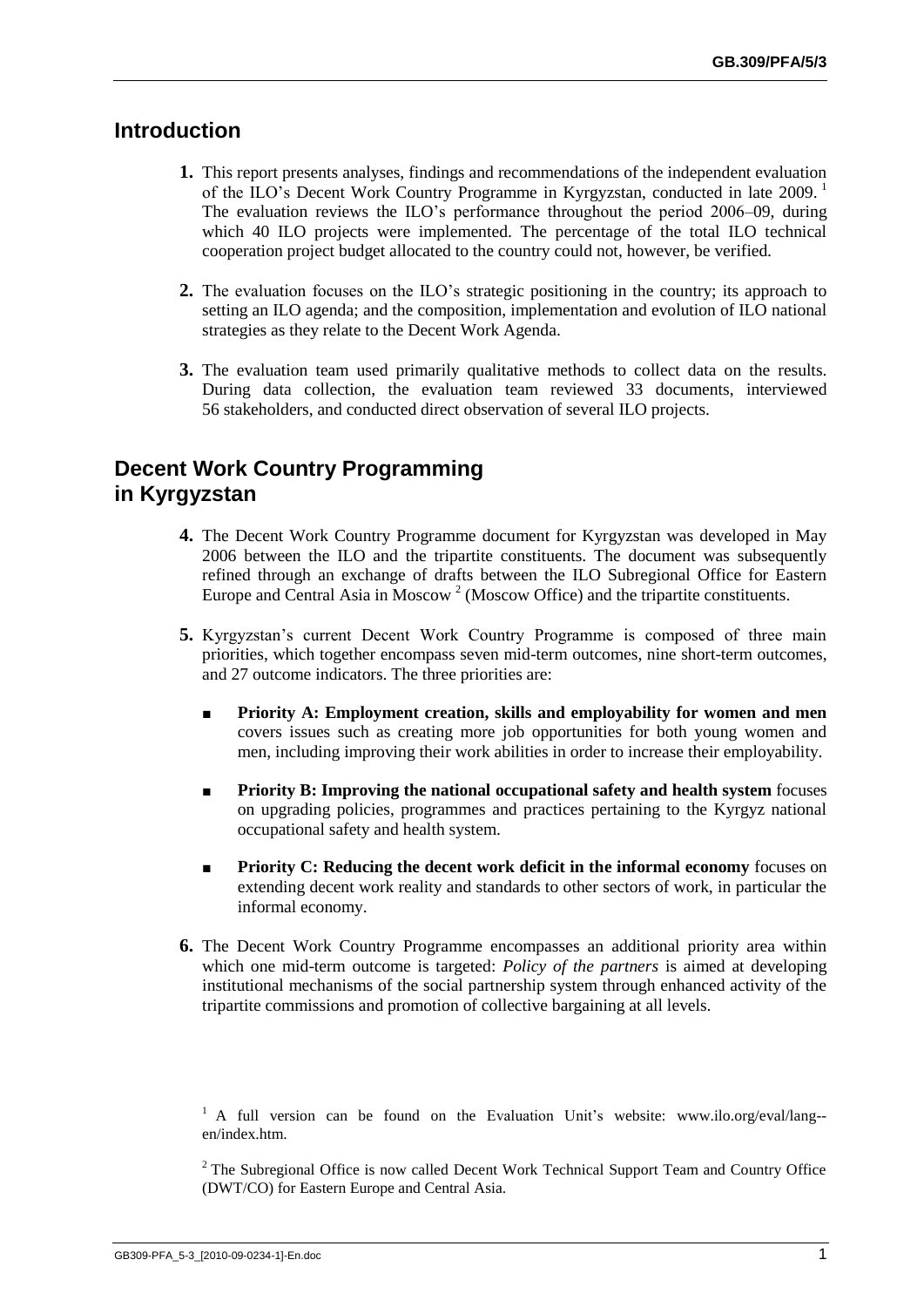# **Findings and recommendations**

#### **Programme design**

- **7.** An analysis of the project portfolio showed that 16 technical cooperation projects were being implemented in Kyrgyzstan when the Decent Work Country Programme began in 2006. Of those 16, half were new and half were ongoing. Blending new and ongoing projects into a new programme posed challenges to the programme design process.
- **8.** Analysis showed that three out of the seven mid-term outcomes (MO 1.1, MO 1.2 and MO 3.2) were in line with all of the United Nations and Government strategic documents. Other mid-term outcomes were in line with some, but not all, of those documents. This shows that the strategic alignment of the Decent Work Country Programme with national and international development frameworks was uneven.
- **9.** In order to analyse the design of the Decent Work Country Programme, the evaluation team used programme documents to create a logic model. Most of the mid-term outcomes of the programme were logically connected to their respective priorities. However, many short-term outcomes were not logically connected to their respective mid-term outcomes.
- **10.** For example, it is not quite clear how *applyin*g tools and approaches that are grounded in ILO core values (STO 1.2.1) would *equip* the ILO"s constituents, stakeholders, and intermediaries with practical tools and methodologies for applying an integrated approach to employment creation (MTO 1.2). It seems more logical that the ILO"s constituents would only be able to apply the tools and approaches with which they had been previously equipped.

## **Evaluability**

- **11.** An evaluability assessment conducted by the evaluation team revealed that few of the indicators included in the Decent Work Country Programme were specific, measurable, relevant or had a means of verification. The 2006 programme document included neither baselines nor targets for the indicators. In addition, no monitoring and evaluation plan providing information on outcomes, indicators, baselines, targets, milestones and risks/assumptions was prepared. The techniques of results-based management would be very difficult to implement without these elements.
- **12.** The evaluation team recognizes that the guidance from the ILO was less than complete. ILO Circular Nos  $598^3$  and  $599<sup>4</sup>$  which introduced the concepts of Decent Work Country Programmes in 2004, did not provide definitions of the above concepts; nor did the first version of the *Decent Work Country Programme Guidebook*. Furthermore, the *Results-Based Management Guidebook* was not published until 2008, long after the Decent Work Country Programme in Kyrgyzstan had begun.

<sup>&</sup>lt;sup>3</sup> ILO: *A framework for implementing the decent work agenda*, Director-General's Announcements, Circular No. 598, Series 1, 20 May 2004.

<sup>&</sup>lt;sup>4</sup> ILO: *Decent work country programmes*, Director-General's Announcements, Circular No. 599, Series 1, 20 May 2004.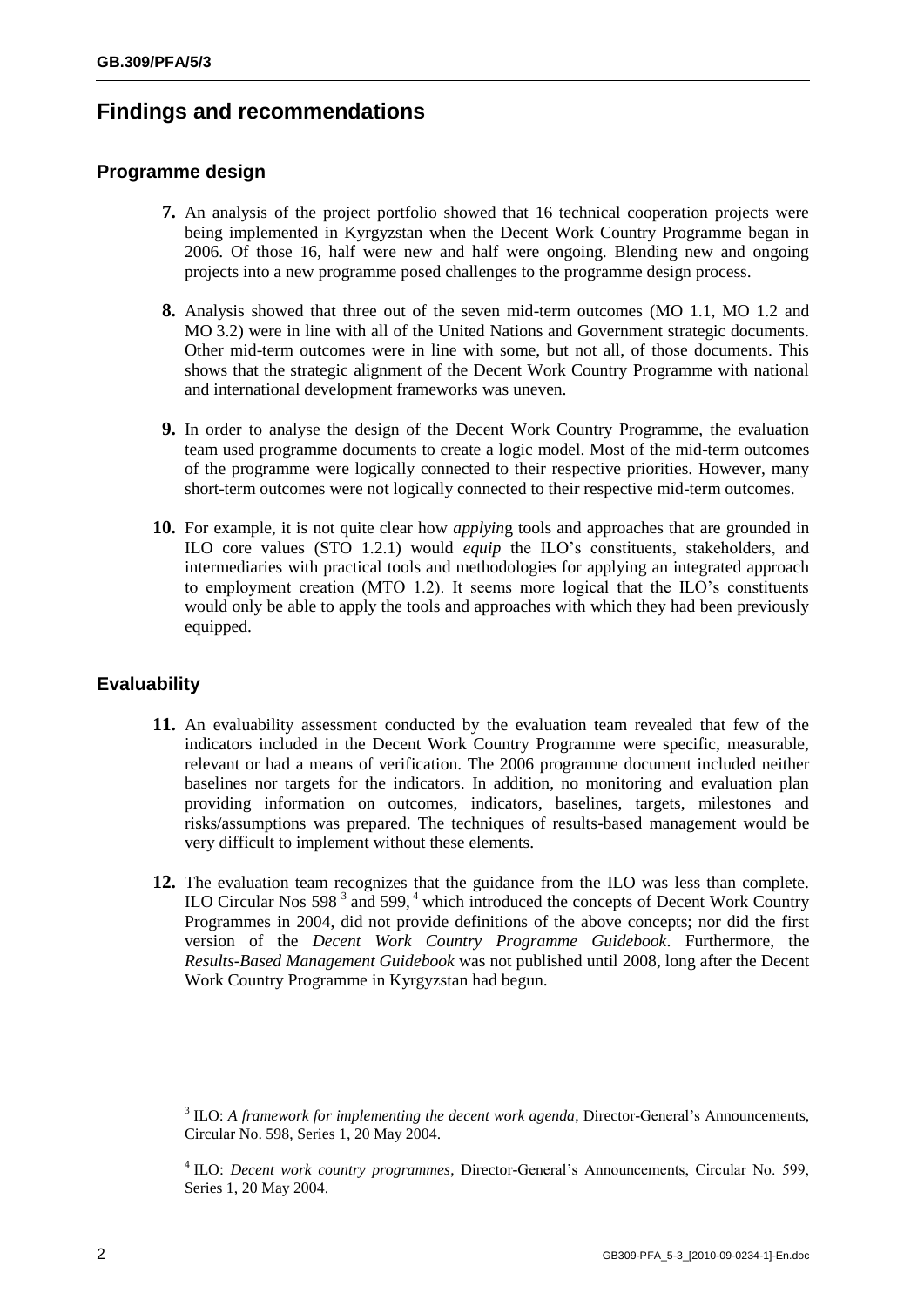#### **Programme implementation**

- **13.** The Decent Work Country Programme Implementation Plan was finalized in October 2007 – almost a year after the programme document was signed in November 2006. The plan included 81 activities such as study tours, workshops, research, policy analysis and awareness-raising activities. There was an understanding that the programme would be used for resource mobilization among donors.
- **14.** Although the Moscow Office, supported by the Regional Office for Europe and Central Asia, tried to raise funds for the programme, success was only partial. Over one-third of the planned activities had no funding sources three-and-a-half months prior to the end of the programme in 2009. This resource gap posed serious challenges to its implementation.

#### **Technical cooperation**

- **15.** Most of the activities mentioned above were implemented through 28 subregional projects. The evaluation team estimates that Kyrgyzstan's share of technical cooperation funding amounted to at least US\$4,885,813. However, the exact amount could not be established.
- **16.** There were a number of problems with having a country project portfolio that was dominated by subregional projects. First, such a programme does not conform to the principles of country-led development contained in the Paris Declaration, the Accra Agenda for Action, or for that matter, the *Decent Work Country Programme Guidebook*.
- **17.** Second, the projects that constituted the core of the programme were designed by several different offices at various times during the programme cycle. Thus, the programme was not based on a comprehensive and holistic approach.
- **18.** Third, there were multiple lines of accountability. It was unlikely that a Decent Work Country Programme that included independent global, regional and subregional projects could be managed or coordinated effectively from multiple centres.

#### **Visibility**

- **19.** Interviews with stakeholders revealed that the programme had internal and external marketing challenges. Respondents who were not directly involved in it or with ILO projects were not aware of the existence of the programme and, in general, were not well informed about ILO activities in Kyrgyzstan.
- **20.** ILO staff members in Kyrgyzstan representing various projects were aware of the Decent Work Country Programme. However, they had a clear understanding only of those components of the programme that were related to their respective projects.
- **21.** The individuals who were well informed about the programme were tripartite constituents who participated in the planning and implementation – representatives of the Ministry of Labour, Federation of Workers' Organizations and the Confederation of Employers' Organizations.

#### **Results**

**22.** Lack of a proper results-based management framework made it difficult to assess progress toward outcomes. However, the evaluation determined that in the area of employment creation, skills and employability, the ILO made substantial contributions through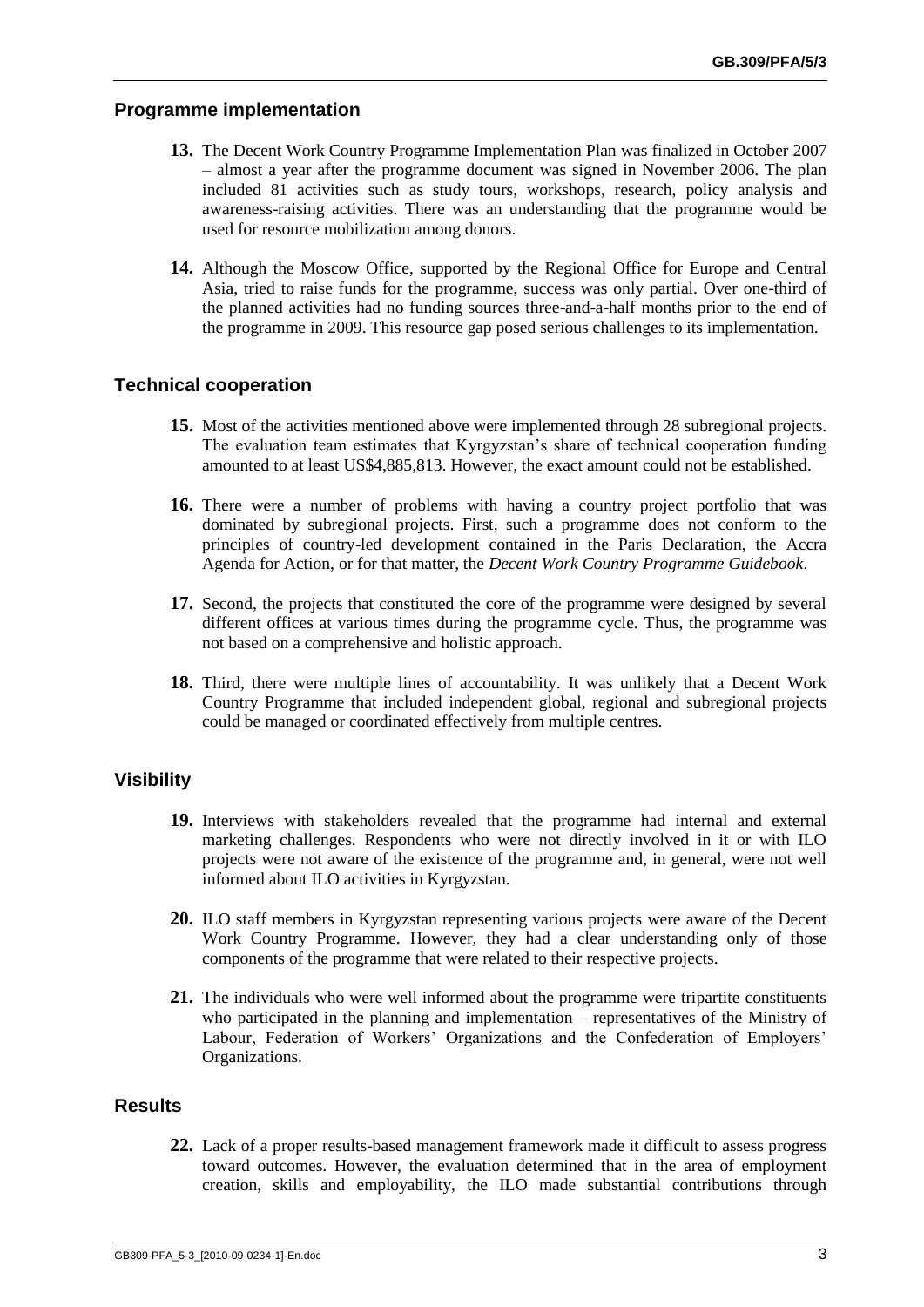commissioning high-quality research, providing policy advice and capacity building – especially in vocational education and business skills development. ILO products such as Know About Business (KAB) and the Modular Skills Training methodology have been institutionalized in the national vocational education and training system.

- **23.** In the area of improving the National Occupational Safety and Health System, the ILO made important contributions through the Work Improvement in Neighbourhood Development (WIND) project that brought improvements in the everyday practices of farmers around the country. Another important result was the development of the capacity of labour inspection. But the long-term goals of the programme in this area were achieved only partially due to the contradictions between constituents and the political context.
- **24.** The overall effect of the programme's efforts in the area of reducing work deficits in the informal economy could not be assessed. However, it made considerable progress in developing social dialogue in the agriculture and textile industries through the WIND project. It also made progress in combating the Worst Forms of Child Labour (WFCL) through the International Programme on the Elimination of Child Labour (IPEC) project. For example, a National Plan of Action on the elimination of WFCL was successfully developed and over 100 activities were implemented. Limited progress was made in the area of local economic development.

#### **UN reform**

- **25.** The United Nations reform process is driven by the United Nations Development Assistance Framework (UNDAF) – a strategic framework for the operational activities of the UN system at the national level. UNDAF guidelines contain five key programming principles that should guide the work of United Nations Country Teams: (1) human rightsbased approach; (2) gender equality; (3) environmental sustainability; (4) capacity development; and (5) results-based management.
- **26.** The ILO in Kyrgyzstan developed comparative advantages in programming principles 2 and 4: gender equality and capacity development. GENDER was administratively responsible for implementing two technical cooperation projects in the country. The participation of ILO officials from headquarters and from the Subregional Office in gender training had both positive and negative implications. The expertise of these officials was well regarded and appreciated. However, when technical advice was needed, some strategic partners bypassed the ILO in Kyrgyzstan and contacted the Subregional Office directly because of a perception that information was easier to obtain and that it was provided in a more timely manner.

#### *Delivering as One*

**27.** The ILO and UNDP have been exploring ways of working together through the Delivering as One (DAO) initiative. A joint ILO–UNDP workplan to implement the Decent Work Country Programme was signed in March 2008. This was one of the first steps towards strengthening cooperation between the two agencies. Collaboration with UNDP was for the most part related to the Boosting Youth Employment (BYE) project. The partnership with UNDP was mutually beneficial. UNDP helped with the outreach, funds and logistics. The ILO provided high-quality products and services to beneficiaries that also helped develop UNDP capacity.

## **Lessons learned**

**28.** The following are the three main lessons learned from this evaluation: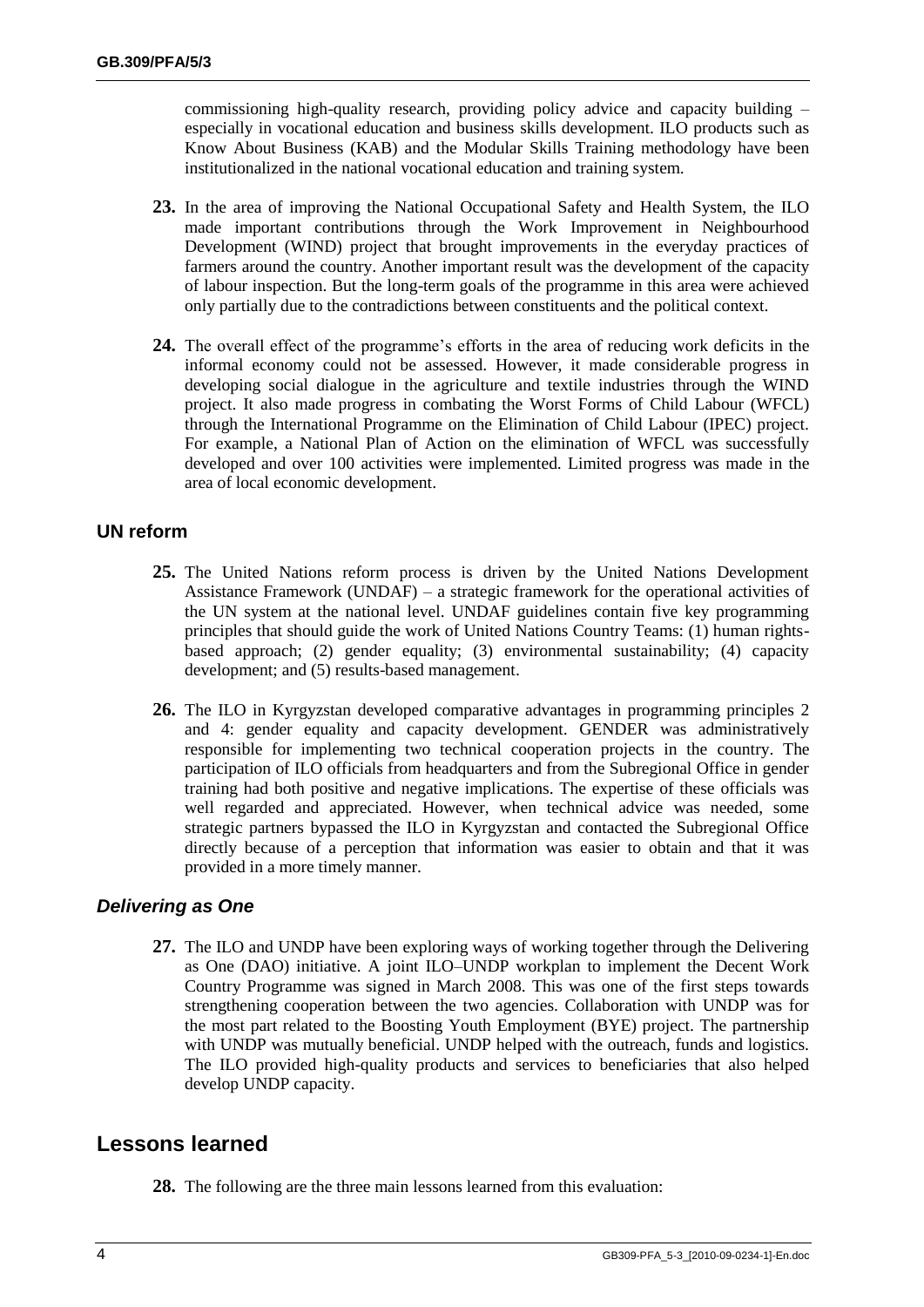- Evaluability of the Decent Work Country Programme substantially depends on the quality of its design. If the programme logic is not coherent and there are no good indicators and baseline data, the programme will face serious challenges in measuring its progress and results. It is much more effective to conduct an evaluability assessment at the design stage than to undertake it when the programme is in progress or coming to an end.
- It is not possible to have a strong Decent Work Country Programme without a strong ILO presence. The ILO country representatives play a crucial role at all stages of the programme cycle including needs assessment, design, implementation and evaluation. At present, the Country Team is made up of a national coordinator and four project managers.
- In order to implement the programme in accordance with the country priorities, technical cooperation resource mobilization should be done at the country level by the ILO country representatives/offices and constituents. This is because neither the Regional Office nor the Subregional Office is able to provide the funding necessary to meet all the country"s needs. Such resource mobilization should be encouraged and supported.

# **Recommendations**

- **29.** The recommendations are presented below.
	- (a) **Conduct a financial reconciliation.** It was not possible to verify the percentage of the total technical cooperation project budget that was allocated to the country. Therefore, it is recommended that the Subregional Office conduct a financial reconciliation of the programme. In addition, an accounting mechanism should be implemented that would enable the percentages to be verified in the future.
	- (b) **Harmonize the Decent Work Country Programme with the National Decent Work Programme.** The national coordinator and the tripartite constituents, with support from the Subregional Office, should harmonize the next Decent Work Country Programme with the National Decent Work Programme (NDWP) that was envisaged by the Government of Kyrgyzstan at the end of 2009. The Decent Work Country Programme should contribute to the NDWP design and implementation. The ILO may consider Kyrgyzstan to be a pilot country where a national government has accepted and implemented a Decent Work Programme approach. This topic should be included in the ILO agenda and discussed with the tripartite constituents in the near future.
	- (c) **Develop a coherent programme logic based on priorities.** The new Decent Work Country Programme logic should be coherent and focused on the priorities identified by the tripartite constituents rather than on the existing regional projects with secure funding. Special attention should be paid by the national coordinator to the development of high-quality indicators and a programme monitoring system based on those indicators. The new programme should be supported with adequate resources for its implementation.
	- (d) **Build on the ILO's strengths.** The ILO contributions to the Decent Work Country Programme should be based on its strengths and comparative advantages in the areas of research, policy advice and capacity building.
	- (e) **Strengthen the ILO's presence in Kyrgyzstan.** To have a strong programme, the ILO should strengthen its presence in Kyrgyzstan. Ideally, the ILO should consider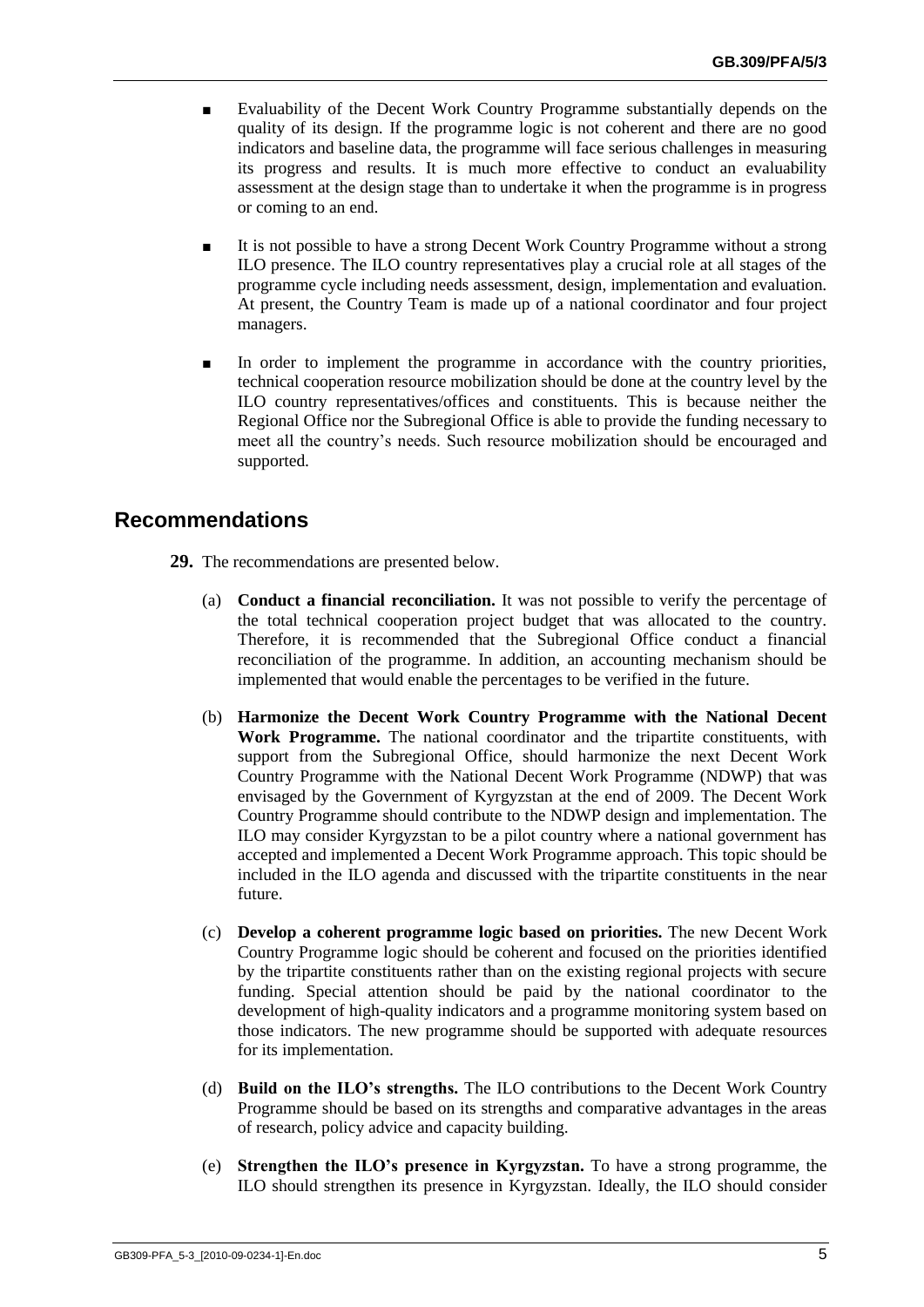the possibility of establishing a fully functional country office with the proper technical capacity and funding authority. There are numerous barriers that make it unrealistic to immediately implement all the proposed changes aimed at strengthening the ILO"s presence in Kyrgyzstan. The evaluation team suggests considering this as a long-term goal towards which the ILO should work. In the interim, the ILO should strengthen the role of the national coordinator. The Regional Office should review options for giving the national coordinator greater responsibility for overseeing Decent Work Country Programme implementation and for creating synergies. The ILO should explore the possibility of moving the national coordinator to the UN House in Bishkek.

- (f) **Encourage resource mobilization for technical cooperation.** The ILO in Kyrgyzstan should adopt a more proactive approach, much as it does in Indonesia. A priority-based approach to the Decent Work Country Programme design (as opposed to a subregional projects-based approach) will most likely result in some new Kyrgyzstan-based projects of considerable importance which will require substantial amounts of funding. Hence, resource mobilization should be included in the Decent Work Country Programme and Implementation Plan. The national coordinator in Kyrgyzstan should be given more responsibility to mobilize resources for the needs of the programme. National constituents should be involved.
- (g) **Develop public relations and communications.** The national coordinator and technical cooperation project managers should build awareness of ILO activities in Kyrgyzstan among important target audiences. They should include the expert community, the donor community and the business community. Systematic communication activities should be implemented and the web presence of the ILO in Kyrgyzstan increased on the Russian section of the Internet.

## **Comments from the Office**

- **30.** The Regional Office for Europe and Central Asia welcomes the independent evaluation of the Decent Work Country Programme for Kyrgyzstan.
- **31.** The Regional Office endorses the findings of the evaluation that the ILO, through the implementation of the Decent Work Country Programme, made substantial contributions to all of the three priorities. Within the first priority on employment creation, skills and employability, ILO methodologies on business skills development and modular vocational education and training have been included in the curricula of national vocational schools and training facilities. The ILO also contributed significantly to the improvement of the National Occupational Safety and Health system through the capacity building of the national labour inspection system and to the reduction of the decent work deficit in the informal sector through upgrading productivity and safety practices of small farmers.
- **32.** The Regional Office accepts the constructive recommendations made by the independent evaluation and would like to make the following comments.
- **33.** This programme was formulated in 2006 when the practice of designing Decent Work Country Programmes was not yet well established across the ILO. This impacted on the lack of measurability of some indicators and the absence of targets and baselines, and of the monitoring and evaluation plan. The evaluation report recognizes this in paragraph 12. Moreover, in the endeavour to ensure full ownership of the Decent Work Country Programme by the constituents, the tripartite constituents themselves prepared the first draft of the programme. They formulated the programme priorities as well as the mid-term and short-term outcomes.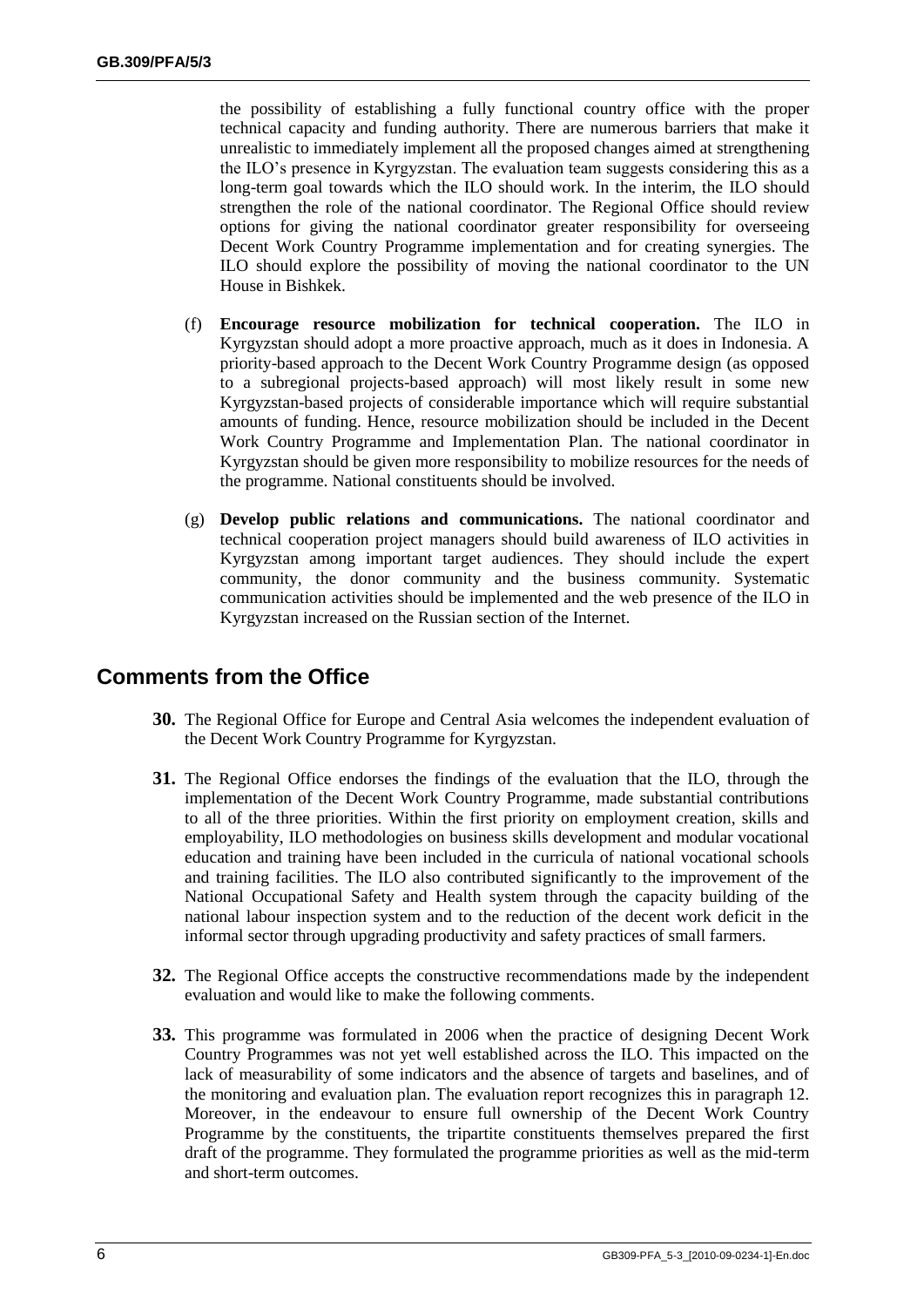- **34.** The domination of the technical cooperation projects portfolio by subregional projects is mainly driven by donors" preferences. This is because donors are often not willing to provide funds to a single country and prefer to stimulate cooperation among neighbouring countries. Many countries in the subregion also prefer subregional projects and activities since they share many challenges and can thus learn from each other"s approach. For the ILO, the subregional approach is also more cost-effective. Nevertheless, it is important to emphasize that subregional projects always also include country-specific activities that address special needs.
- **35.** Successful implementation of Decent Work Country Programmes depends to a large extent on the availability of extra-budgetary resources, which are sometimes difficult to attract for the Central Asian subregion to support country priorities identified by the constituents. Moreover, it is very difficult to have all technical cooperation projects in place at the time of the programme formulation and to base it on "a comprehensive and holistic programme theory". Concerning the management and coordination of all programme-related activities in the country, the Moscow Office is responsible for all the Decent Work Country Programmes in its subregion, with the support of national coordinators, where they exist. It also directly supervises all decentralized projects and cooperates closely with the project staff of the few centralized projects. The Moscow Office takes responsibility for formulating the project documentation itself or provides comments on it in order to create synergies among different projects. During implementation, it should make sure that these synergies are exploited.
- **36.** With regard to paragraph 26, it should be noted that the Moscow Office has capacity to provide technical advice to the constituents and strategic partners in Kyrgyzstan. The role of the national coordinator is to liaise with the ILO and the national tripartite constituents but not to provide technical advice. Therefore, the constituents can rely on the Moscow Office for technical advice, including on gender matters.
- **37.** The recommendation on conducting a financial reconciliation will be implemented.
- **38.** A new Decent Work Country Programme will be designed in support of a national development strategy. Once a stable government is in place and determines its development priorities, negotiations will re-start on the new programme in full compliance with the national development strategy.
- **39.** The new programme will be designed in close consultation with the tripartite constituents and in line with the new Decent Work Country Programme Guidelines. It should be noted that it is not the task of the national coordinator to develop programme indicators and the monitoring system. This is the responsibility of the Decent Work Technical Support Team and Country Office (DWT/CO) for Eastern Europe and Central Asia in Moscow.
- **40.** While the Regional Office finds the recommendation on the strengthening of the ILO"s presence in Kyrgyzstan through establishing a Country Office with the proper technical capacity and funding authority very interesting, it also recognizes that this is currently not feasible given the number of countries covered by the Regional Office, the number of Decent Work Country Programmes (ten) and the extremely scarce financial resources. This will most probably remain the case in the future. The Regional Office will seek to strengthen the coordination and facilitation role of the national coordinator in the course of the programme implementation and in promoting synergies among its different parts and projects within the integrated approach. The financial implications of moving the national coordinator from the accommodation provided free of charge by the Labour Ministry to premises in the UN House would have to be carefully examined before such a move could be implemented.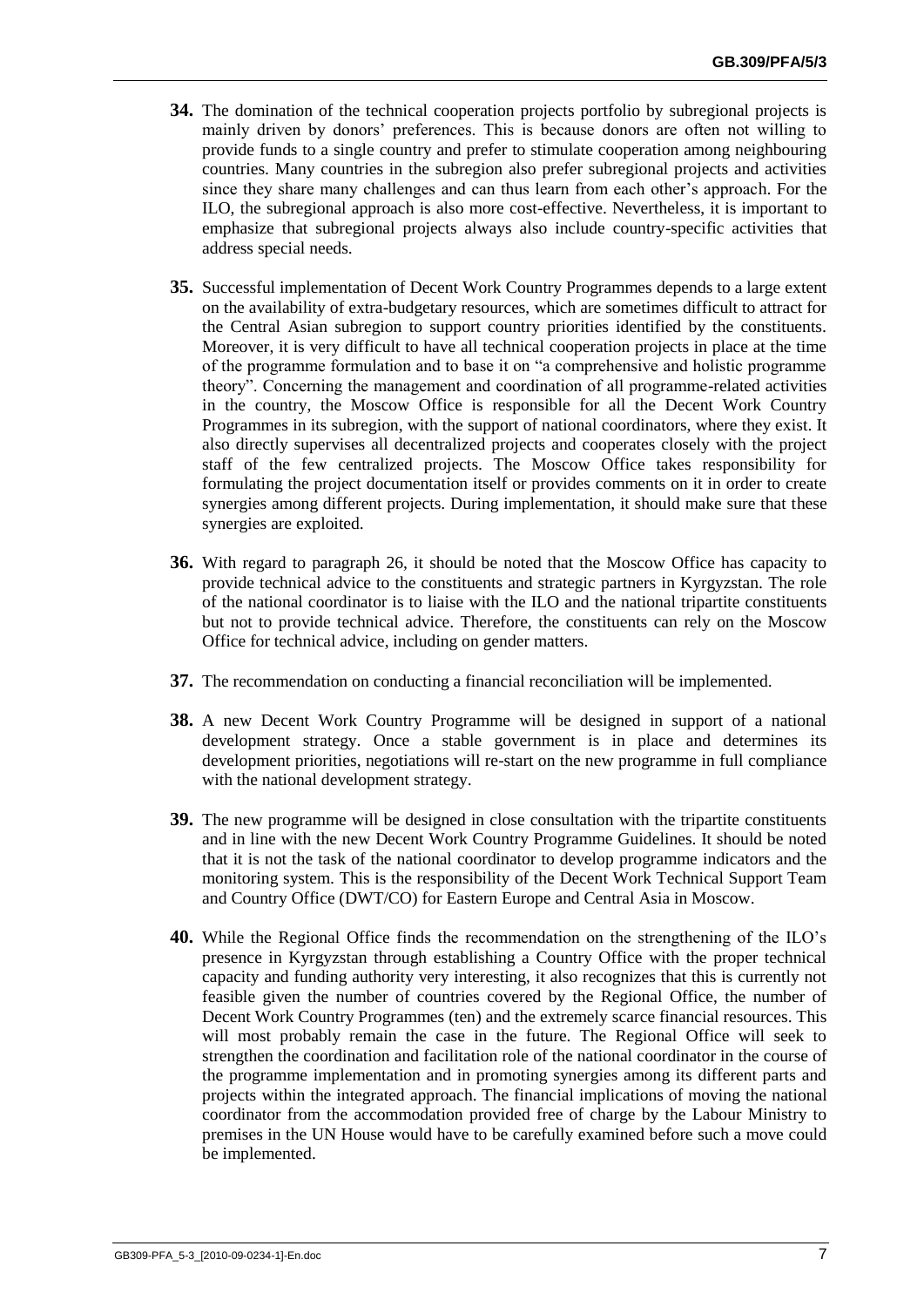- **41.** While the recommendation encouraging local resource mobilization for technical cooperation and its inclusion in the Decent Work Country Programmes and the Implementation Plan is in principle good, the guidance and assistance of PARDEV is very important for raising funds for Kyrgyzstan and for guiding the national coordinator appropriately. It should also be noted that any decentralized resource mobilization for technical activities should be led by the DWT/CO for Eastern Europe and Central Asia in Moscow.
- **42.** The recommendation on developing public relations and communication at the national level by the national coordinator and technical cooperation project staff is very important. DCOMM could assist by providing appropriate training to the national coordinator and technical cooperation staff and the Moscow Office Communications Officer can provide further guidance.

## **Tripartite constituents' comments**

**43.** Ministry of Labour: <sup>5</sup>

The Ministry of Labour, Employment and Migration of the Kyrgyz Republic expresses its gratitude for the work accomplished and for the information provided. Overall, the Ministry agrees with the conclusions and recommendations in the Summary, in particular:

- on paragraph 23 on the improvement of the National Occupational Safety and Health system;
- on paragraph 29a on the necessity to implement a mechanism of accounting;
- on paragraph 29b on the necessity for the ILO national coordinator and tripartite constituents with the support of the ILO Subregional Office to implement the Decent Work Country Programmes in line with the National Decent Work Programme; and
- also the Ministry fully supports the experts' recommendations regarding the strengthening of the ILO"s presence in Kyrgyzstan (paragraph 29e).
- **44.** The Federation of Trade Unions of Kyrgyzstan: <sup>6</sup>

The Federation of Trade Unions of Kyrgyzstan believes that the independent consultants of the ILO provided an objective assessment of the implementation of the Decent Work Country Programmes (2006–2009). The unions support the views that in the new Decent Work Country Programmes it is necessary to pay attention to:

- the priority areas of activity, defined by the tripartite constituents;
- development of quality indicators and monitoring system of Decent Work Country Programmes;
- establishment of a fully functional ILO representative office in the country; and
- delegation of additional responsibilities to the national coordinator for the mobilization of resources for the implementation of the Decent Work Country Programmes.
- 45. Federation of Employers of Industries "Guild of Directors:<sup>7</sup>" "The Federation of Employers of Industries "Guild of Directors" has studied the evaluation results summary and has no objections to it".

 $<sup>5</sup>$  Letter from the Deputy Minister of Labour, Mr M. Bakashov, dated 1 July 2010.</sup>

 $6$  Letter from the Chairperson of the Federation, Mr K. Osmonov, dated 30 June 2010.